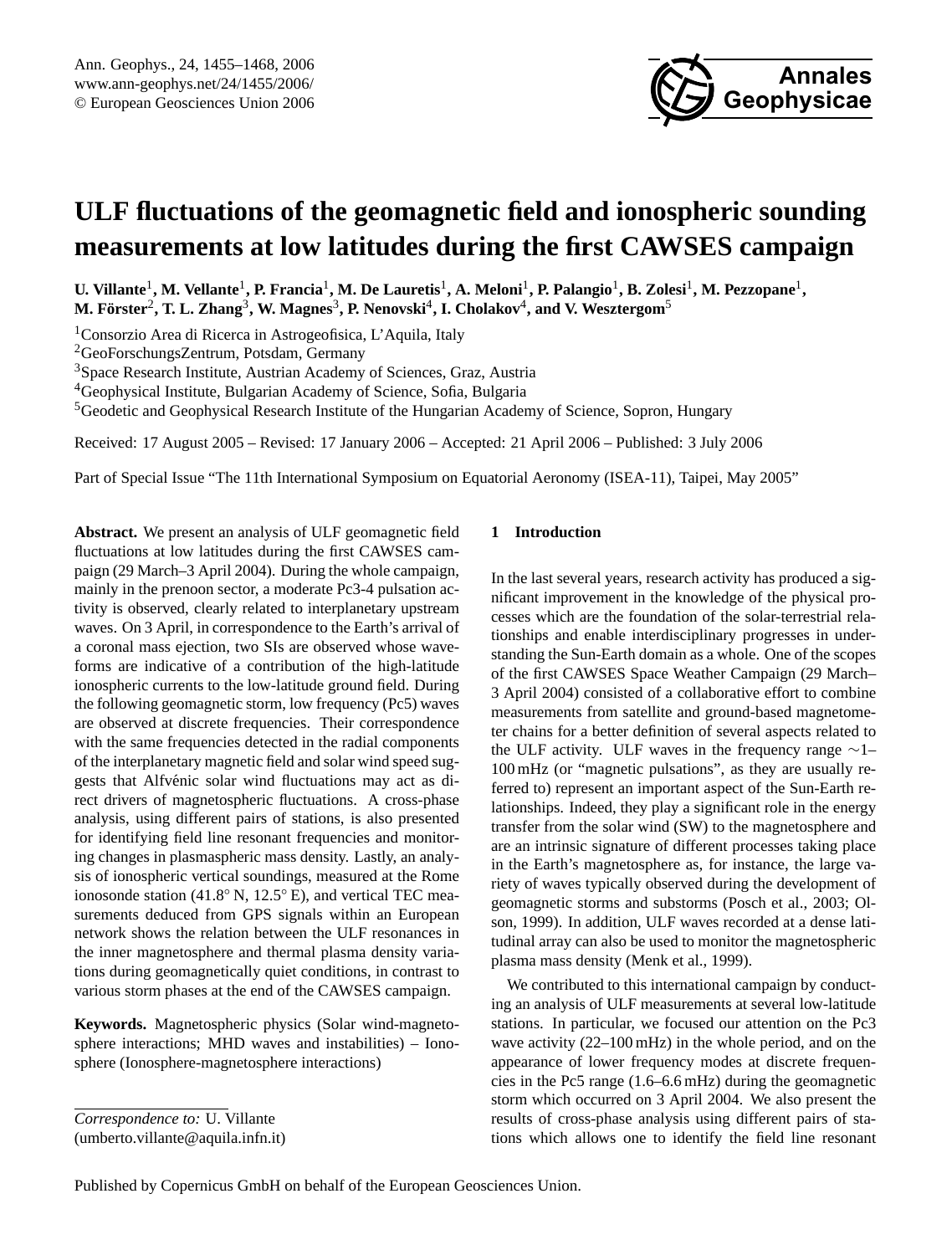

**Fig. 1.** Hourly averages of the interplanetary parameters as measured by ACE during 29 March–3 April 2004. Starting from the top: IMF strength, longitude (the angle between the IMF component in the ecliptic plane and the Sun-Earth direction) and latitude (the IMF inclination on the ecliptic plane), SW speed and number density.

frequencies and to infer the variations of the plasmaspheric mass density following the geomagnetic storm, an aspect which is very important in the space weather context. Ionospheric vertical soundings, as well as vertical TEC measurements are also analyzed and compared with plasmaspheric density estimates deduced from ULF wave resonances during the storm phases.

#### **2 Data and instrumentation**

The geomagnetic field measurements discussed in the present investigation come from SEGMA (South European GeoMagnetic Array; Vellante et al., 2002). SEGMA is a

of three stations in Italy and one in Hungary, latitudinally low-latitude meridional magnetometer array which consists equispaced between  $L=1.57-1.89$ . Each station is equipped with high sensitivity (∼10 pT) triaxial fluxgate magnetometers recording the northward  $(H)$ , eastward  $(D)$ , and vertically downward (Z) components of the geomagnetic field variations. An automatic acquisition system collects the data at 1 s, with timing provided via GPS. For this campaign we also had available 1-s fluxgate measurements made at Ottana (Sardinia, Italy) and 1-s search-coil measurements at Panagyurishte (Bulgaria). The coordinates of all the stations are given in Table 1.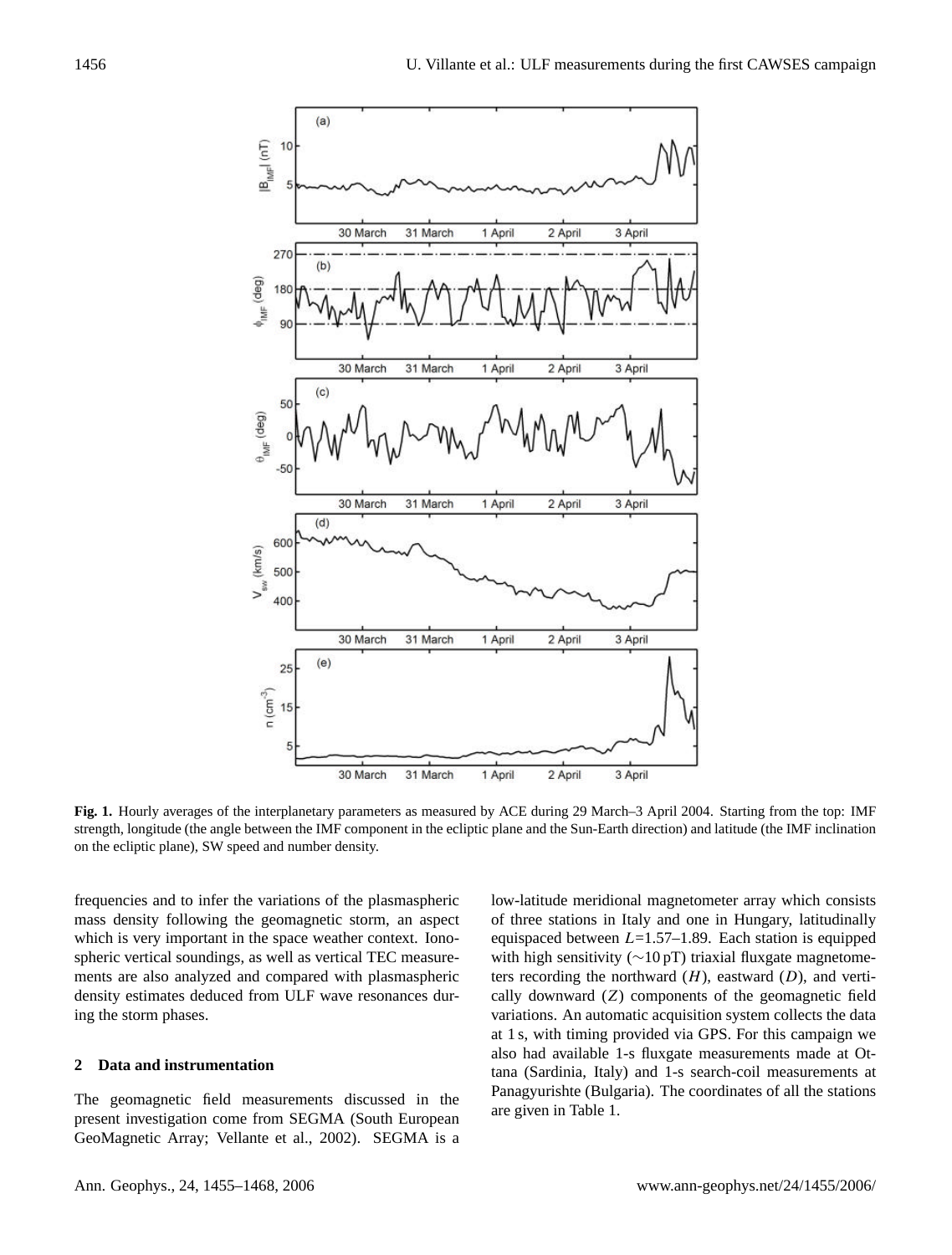| <b>Station</b>  |            | Geographic Coord. |                            | Corr. Geomag. Coord. |                            | L              |
|-----------------|------------|-------------------|----------------------------|----------------------|----------------------------|----------------|
| Name            | Code       | Lat. $[^\circ N]$ | Lon. $[^\circ \mathrm{E}]$ | Lat. $[^{\circ}$ N]  | Lon. $[^\circ \mathrm{E}]$ | $\mathrm{R}_E$ |
| Nagycenk        | <b>NCK</b> | 47.63             | 16.72                      | 42.76                | 91.41                      | 1.89           |
| Castello Tesino | <b>CST</b> | 46.05             | 11.65                      | 40.82                | 86.64                      | 1.78           |
| Ranchio         | <b>RNC</b> | 43.97             | 12.08                      | 38.26                | 86.57                      | 1.65           |
| $L'$ Aquila     | <b>AQU</b> | 42.38             | 13.32                      | 36.30                | 87.35                      | 1.57           |
| Panagyurishte   | PAG        | 42.51             | 24.18                      | 36.98                | 97.21                      | 1.59           |
| Ottana          | <b>OTN</b> | 40.26             | 8.97                       | 33.40                | 83.17                      | 1.46           |

**Table 1.** Coordinates of the ULF magnetic stations.

For a comparison with the interplanetary medium conditions we considered the SW and interplanetary magnetic field (IMF) parameters from the ACE spacecraft at the L1 libration point upstream of the Earth.

Fifteen-minute ionospheric measurements are routinely carried out at the ionospheric station of Rome (41.8 N, 12.5 E). The ionograms, visible at the site [http://dps-roma.](http://dps-roma.ingv.it/) [ingv.it/,](http://dps-roma.ingv.it/) are recorded by a Digital Portable Sounder (DPS) (Reinisch, 1996) and automatically scaled by the ARTIST system (Reinisch and Huang, 1983). For our purposes the automatically scaled values of *fo*F2 (the critical frequency of the F2 layer) from 31 March to 5 April 2004 were validated using the Interpre software (Pezzopane, 2004).

We also used vertical Total Electron Content (TEC) measurements over Northern Italy as deduced from recordings of GPS signals, using receiving stations of the International GPS Service (IGS) all over Europe. They are compiled as regional maps of the European sector within the bounds from 20◦ W to 40◦ E geographic longitude and 35◦–70◦ N latitude (see [http://www.kn.nz.dlr.de/tec](http://www.kn.nz.dlr.de/tec_mon) mon). We used TEC maps with a 30-min time resolution. They combine measurements from about 70–110 independent GPS data links for the construction of each TEC pattern in combination with a suitable background model (Jakowski, 1996).

#### **3 The temporal pattern of Pc3 wave activity**

In general, at middle and low latitudes, most aspects of the ground Pc3 manifestations are interpreted in terms of penetration of upstream waves, generated by ions reflected off the bow shock along the IMF lines, and related field line resonance (FLR) phenomena (Yumoto, 1986). An important argument in favor of the upstream wave source is the generally observed linear relation between the frequency of ground pulsations and the IMF strength, i.e. f [mHz]  $\sim$ 6·B<sub>IMF</sub> [nT] (Troitskaya and Bolshakova, 1988). In addition, the IMF orientation also plays a significant role in that ground pulsations occur more frequently when the cone angle (the angle  $\theta_{XB}$ between the IMF and the Sun-Earth line) is small, suggesting a direct transmission of waves from the subsolar bow shock (Russell et al., 1983).

The interplanetary medium conditions during the campaign are shown in Fig. 1. As can be seen, from 29 March to 2 April, the IMF strength is ∼5 nT, its direction fluctuates both in longitude and in latitude, the SW speed monotonically decreases from ∼600 km/s to values smaller than 400 km/s and the number density is lower than  $5 \text{ cm}^{-3}$ . On 3 April at ∼08:55 UT, ACE observed the arrival of a coronal mass ejection (CME).

Figure 2 illustrates the time behaviour of the ULF wave activity during the whole CAWSES campaign at NCK (MLT  $\sim$  UT + 1:40); a similar behaviour also is observed at the other stations of the array. We show here the  $D$  component, which is less affected, with respect to the  $H$  component, by local FLR. As typical at these latitudes, Pc3 wave activity is observed in the form of distinct wave packets; the dominant frequency is ∼30 mHz which, according to the above-mentioned empirical relation, closely corresponds to the expected upstream wave frequency for an IMF magnitude of ∼5 nT. At the top of each spectrum, we show the hourly average of the cone angle with red (blue) lines, indicating favourable (unfavourable) conditions for upstream wave transmission in the magnetosphere in correspondence to  $\theta_{XB}$  values lower (higher) than 50 $^{\circ}$  (Greenstadt and Olson, 1979). As can be seen, distinct amplitude enhancements mostly occur in the morning sector and are often associated with small cone angles, while in the afternoon sector the wave activity is negligible, independent on  $\theta_{XB}$ .

This kind of morning/afternoon asymmetry was suggested by Greenstadt (1973) to be caused by the average spiral orientation of the IMF lines which would create the quasiparallel shock region (where upstream waves are generated), preferentially in the morning side. However, Takahashi et al. (1981) found, at geosyncronous orbit, a higher occurrence of Pc3 pulsations in the morning, independent of the IMF orientation.

In our case, a clear example of strong morning/afternoon asymmetry in the Pc3 wave amplitude which is not explained by the Greenstadt (1973) argument, is observed on 31 March. On this day, during the morning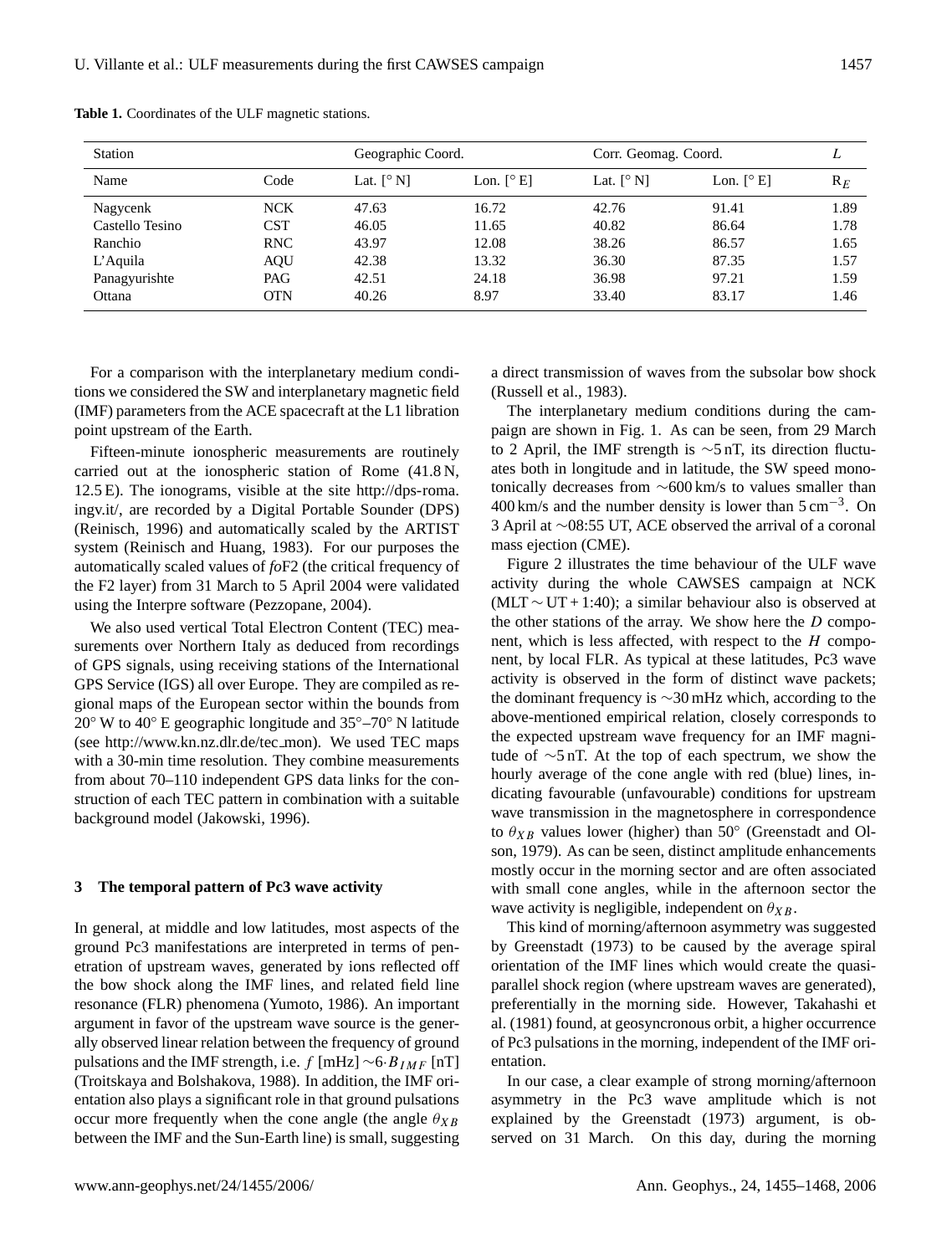

**Fig. 2.** Dynamic amplitude spectra of the D-comp. at NCK. Data have been time differenced before spectral processing to better visualize Pc3 (20 mHz–100 mHz) wave activity. The amplitude scale is different for each day. Hourly values of the cone angle (taking into account the propagation delay from ACE spacecraft to the magnetopause) are shown at the top of each spectrum. Favourable (unfavourable) conditions for upstream wave transmission in the magnetosphere are evidenced by the different colour: red (blue) for  $\theta_{XB}$  lower (higher) than 50°.

(04:00–07:00 UT) and afternoon (14:00–18:00 UT) hours, there is similar favourable  $\theta_{XB}$  (Fig. 2), and the IMF longitude (φ∼180◦ , Fig. 1) should not provide a morning or an afternoon preference. This indicates that some other mechanism has to be considered for the preferential morning occurrence of Pc3 pulsations.

#### **4 Arrival at Earth of the 3 April CME**

On 3 April a CME arrived at ∼08:55 UT at the ACE position (Fig. 3). As can be seen, the IMF strength changes from  $\sim$ 5 to  $\sim$ 8 nT, the  $B_x$  and  $B_y$  components become highly variable,  $B_z$  increases to large positive values ( $\sim$ 12 nT) until ∼10:48 UT, then decreases, becoming negative at ∼11:10 UT. After the IMF southward turning, ground observations show the development of a moderate geomagnetic storm. The SW pressure shows two sharp, positive variations at ∼08:58 UT and ∼13:12 UT (downward arrows) which find clear correspondence in two SIs observed on the H component of the geomagnetic field at SEGMA stations at 09:47 UT and 14:10 UT (upward arrows). The time delay between the SW pressure variation and the SI occurrence is ∼51 and ∼58 min, respectively. While for the second SI the observed time delay can be considered consistent with a radial propagation of the SW structure (∼50 min to the subsolar bow shock, plus the propagation time through the magnetosheath and the magnetosphere), for the first SI the time delay is lower than the estimated one (∼56 min to the subsolar bow shock) suggesting a SW discontinuity inclined at a large angle (∼60–65◦ ) with respect to the radial direction (Villante et al., 2004).

As shown in the bottom left panel, the first SI (a similar behaviour, although less explicit, is also identified for the second SI, bottom right panel) is characterized by a complex behaviour of the  $H$  component, with two successive pulses of opposite sign (negative/positive) preceding a further increase, and then a longer term decrease to a new steady state. Such complex behaviour confirms (Villante et al., 2005a) that at L ∼1.6–1.9 the SI signal cannot be interpreted in terms of the magnetopause current alone (DL field): if this would be the case, indeed, the experimental measurements should only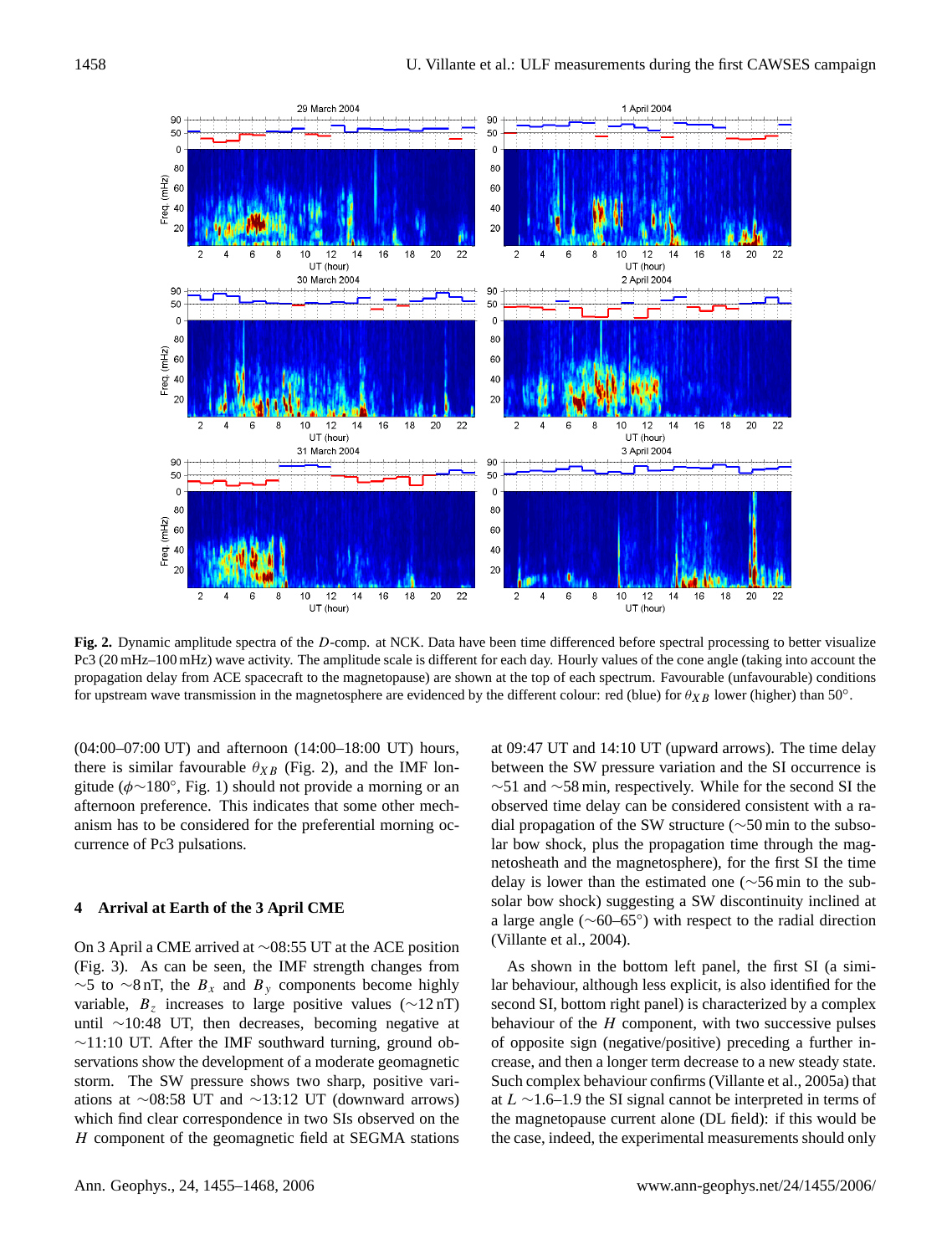

**Fig. 3.** ACE measurements and ground observations on 3 April 2004. From top to bottom are shown the IMF strength and its components in GSE coordinates, the SW speed and dynamic pressure, the H component at the SEGMA stations NCK, CST and RNC (data are not available at AQU during this day). Details of the two SIs observed at RNC are shown in the two bottom panels.

reveal a simple positive variation, with amplitude decreasing with increasing latitude. Complex waveforms of the  $H$  signal are commonly observed at auroral latitudes, where in the morning a positive pulse typically precedes and a negative pulse follows, and the sense of the pulses is reversed in the afternoon. According to model predictions (for example, Araki, 1994), similar structures are interpreted in terms of additional fields (globally identified as DP field) produced by high-latitude ionospheric currents; briefly, in this scheme, the magnetospheric electric fields, due to the compressional wave front, are transmitted to the polar ionosphere through field-aligned currents which drive twin, time-dependent vortex currents in the morning and afternoon sector, respectively. On the other hand, in agreement with the present results, the low-latitude extension of the DP fields has been reported in previous investigations (Kikuchi and Araki, 1985; Tsunomura, 1998; Villante et al., 2005a): in the present case, the occurrence of the initial negative pulse might lead to speculate, for the period of interest, a latitudinal and MLT extension of the afternoon vortex larger than the morning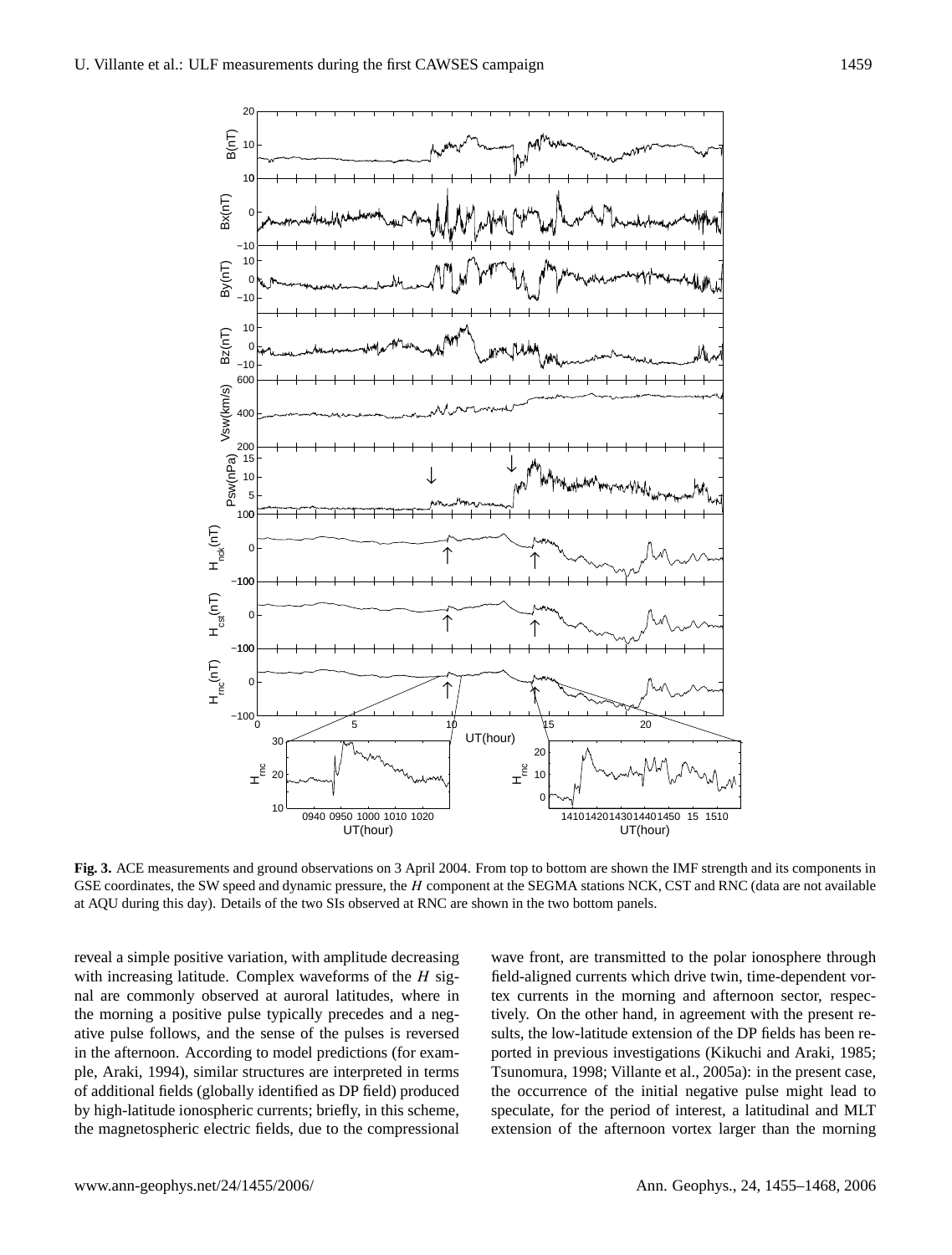

**Fig. 4. (a)** Power spectral density of the H component at NCK (solid line), CST (dashed line) and RNC (dotted line) in the time interval 14:18–15:18 UT on 3 April 2004; **(b)** power spectral density of the IMF  $B_x$  component time shifted by  $-1$  h; **(c)** power spectral density of the SW speed (solid line) and density (dashed line) time shifted by  $-1 h$ .

one, a situation predicted by Araki (1994) as a consequence of the different morning and afternoon conductivity. As to the amplitude of the geomagnetic response, the comparison of different stations suggests a steady-state response  $\Delta H$  (as evaluated 5 min after the peak response) decreasing with decreasing latitude as  $\sim$ 1 nT/°: as previously underlined, this behaviour is odd with respect to predictions for the DL field alone and also confirms a significant contribution of the DP field on the longer term variation (Villante and Di Giuseppe, 2004; Villante et al., 2005a).

# **5 Low frequency magnetospheric modes during the storm**

As shown in Fig. 3 (see also the bottom right panel), at SEGMA stations the  $H$  component exhibits evidence for a long period of irregular wave activity following the second SI. This aspect is confirmed by a spectral analysis conducted over consecutive, overlapping, 1-h intervals for the entire day, which reveals significant spectral enhancements, in particular, between 14:00–16:00 UT; in this analysis we used Welch's periodogram method, and the geomagnetic data were differenced in order to eliminate the lowest frequency variations, so that spectral features could be more clearly identified in the frequency range of interest. Figure 4a shows, in particular, a comparison of the power spectra at NCK, CST and RNC for the time interval 14:18–15:18 UT in which spectral features more explicitly emerge; as can be seen, spectral peaks clearly appear at the same discrete frequencies, namely ∼1.4, 2.2–2.5, and 4.2 mHz; in addition, their amplitude increases with latitude, as expected for compressional modes driven by an external source.

The observed peak frequencies roughly correspond to the "selected" frequencies of Pc5 pulsations, which have been currently interpreted in terms of magnetospheric cavity/waveguide modes. Indeed, when excited by impulsive variations of the SW pressure, the magnetosphere can behave as a cavity, oscillating at its own eigenfrequencies which depend on its dimensions and physical characteristics (Radoski, 1974; Kivelson and Southwood, 1985; 1986). This model has been extended by Samson et al. (1992) and Walker et al. (1992), who considered the magnetosphere as an openended waveguide in which compressional modes driven by the SW propagate antisunward. Several investigations at auroral latitudes reported evidence for long period waves at "selected" frequencies of  $\sim$ 1.3, 1.9, 2.6, 3.4, and 4.2 mHz, which were interpreted in terms of local FLRs excited by the compressional cavity modes (Samson et al., 1991; Ziesolleck and McDiarmid, 1995; Mathie et al., 1999). Evidence for similar signals was also reported at low-latitudes (Ziesolleck and Chaumalaun, 1993; Francia and Villante, 1997; Villante et al., 2001). More particularly, studies of individual events showed that oscillations at "selected" frequencies were often associated with the arrival of CMEs and extended to a major portion of the Earth's magnetosphere (Shimazu et al., 1995; Villante et al., 1998; Lepidi et al., 1999). In this framework, the present discrete frequency fluctuations might be considered as the low-latitude signatures of cavity/waveguide modes driven by the impact of the SW pulse on the magnetopause.

However, more recently, several cases have been presented in which fluctuations in the SW density and in the magnetospheric field were highly correlated and often matched some of the "selected" frequencies, suggesting that these fluctuations might be an inherent property of the SW (Kepko et al., 2002; Kepko and Spence, 2003). In particular, Kepko and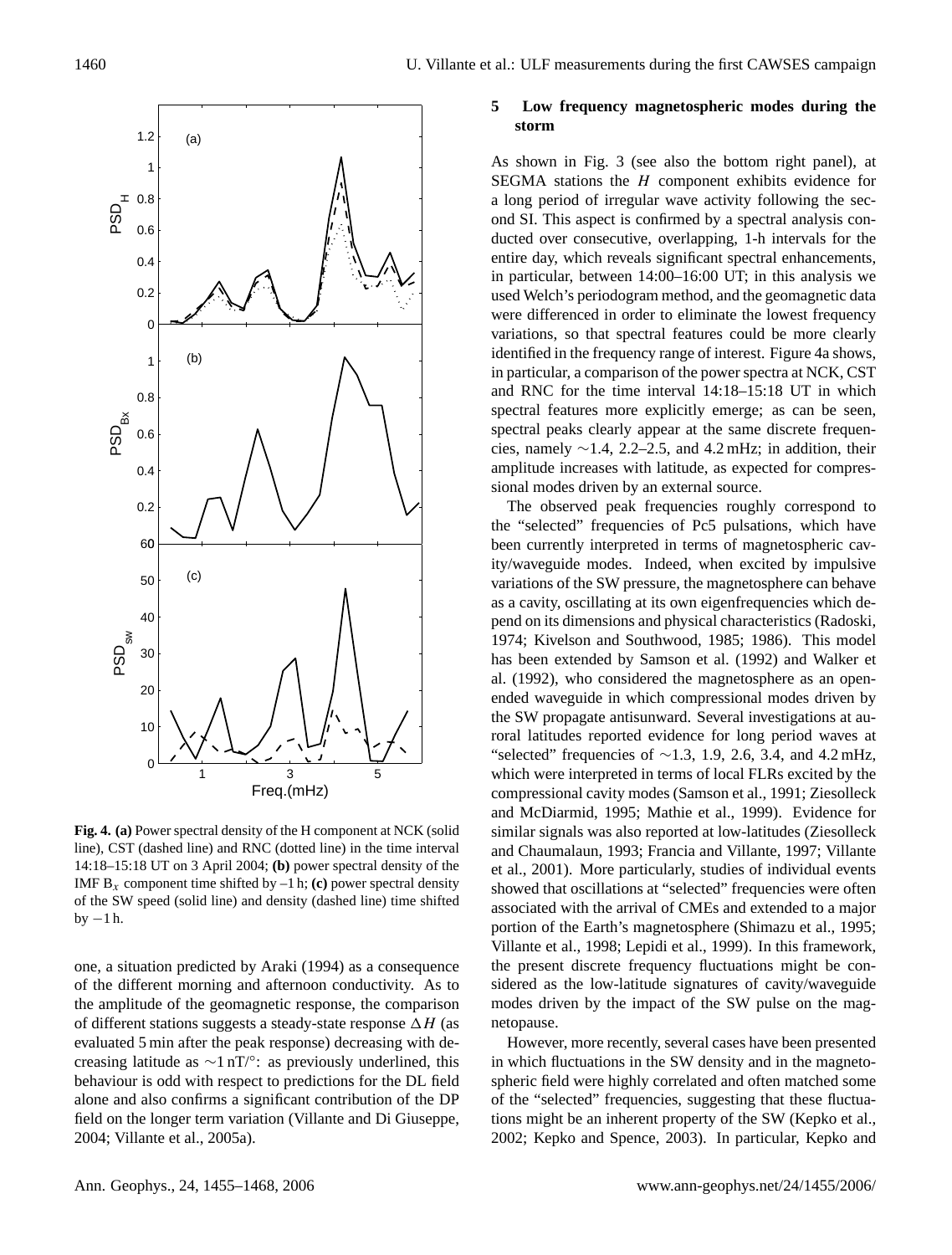

**Fig. 5.** Top: Dynamic cross-phase spectra of the H component for two station pairs of the SEGMA array. Bottom: Dst index (green line) and daily averages (over the daytime interval  $09:00-16:00$  LT) of the resonant frequency at  $L=1.83$  (red squares) and 1.71 (blue squares).

Spence (2003) speculated the possibility that solar oscillations might be the ultimate source for the periodicities observed in the SW and magnetosphere. Their analysis, however, did not include ground observations. On the other hand, a clear correlation between the variations of the H component and the variations of the SW dynamical pressure on time scales of few minutes was found in a case study by Francia et al. (1999). This aspect has been corroborated recently by Villante et al. (2005b), who presented a joint analysis of SW, magnetospheric and ground observations, and showed that remarkable ground events at "selected" frequencies found a clear correspondence in the magnetospheric field at geostationary orbit, as well as in the SW density (and dynamical pressure). In addition, Kessel et al. (2004) found ULF fluctuations in the Pc5 range in high speed streams, compressional in the leading edge and Alfvènic in the central region. In general, both the compressional and transverse power correlated well with the Pc5 power of the  $H$  component, as measured at KIL (66◦ N, CGM) over a 5-month period of high speed SW streams. However, the correspondence between individual spectral features was poor, and SW and ground frequencies were not the same, though they generally were within the same range (1–4 mHz), occasionally coincident with the cavity mode frequencies.

In order to investigate these aspects we also analyzed the IMF and SW data in the corresponding time-shifted interval 13:14–14:13 UT. As shown in Fig. 4b, the power spectra of the IMF radial component  $B_x$  reveals the same power peaks of the H component (at  $\sim$ 1.4, 2.2 and 4.2 mHz), while no correspondence is observed for B,  $B_y$  and  $B_z$ (not shown). Meanwhile, the SW speed fluctuations (radial component,  $V_x$ ) are also characterized by power peaks at ~1.4 and ∼4.2 mHz (Fig. 4c, solid line) while a third peak occurs around ∼3 mHz. Conversely, minor peaks at different frequencies (at ∼0.8, 1.7, 3 and 4 mHz) appear in the power spectrum of the SW density (Fig. 4c, dashed line). In addition, it is interesting to note that in the time interval 13:35–13:46 UT, in which the SW fluctuations at the dominant frequency ( $\sim$ 4.2 mHz) more clearly appear,  $B_x$  and  $V_x$ were highly correlated ( $\rho$ =0.92), and, correspondingly, the ratio between the IMF strength variance and total variance of the field components was ∼0.03; all these aspects might be considered indicative of the Alfvènic character of the observed fluctuations. These fluctuations found a clear correspondence in the time-shifted interval of the H component.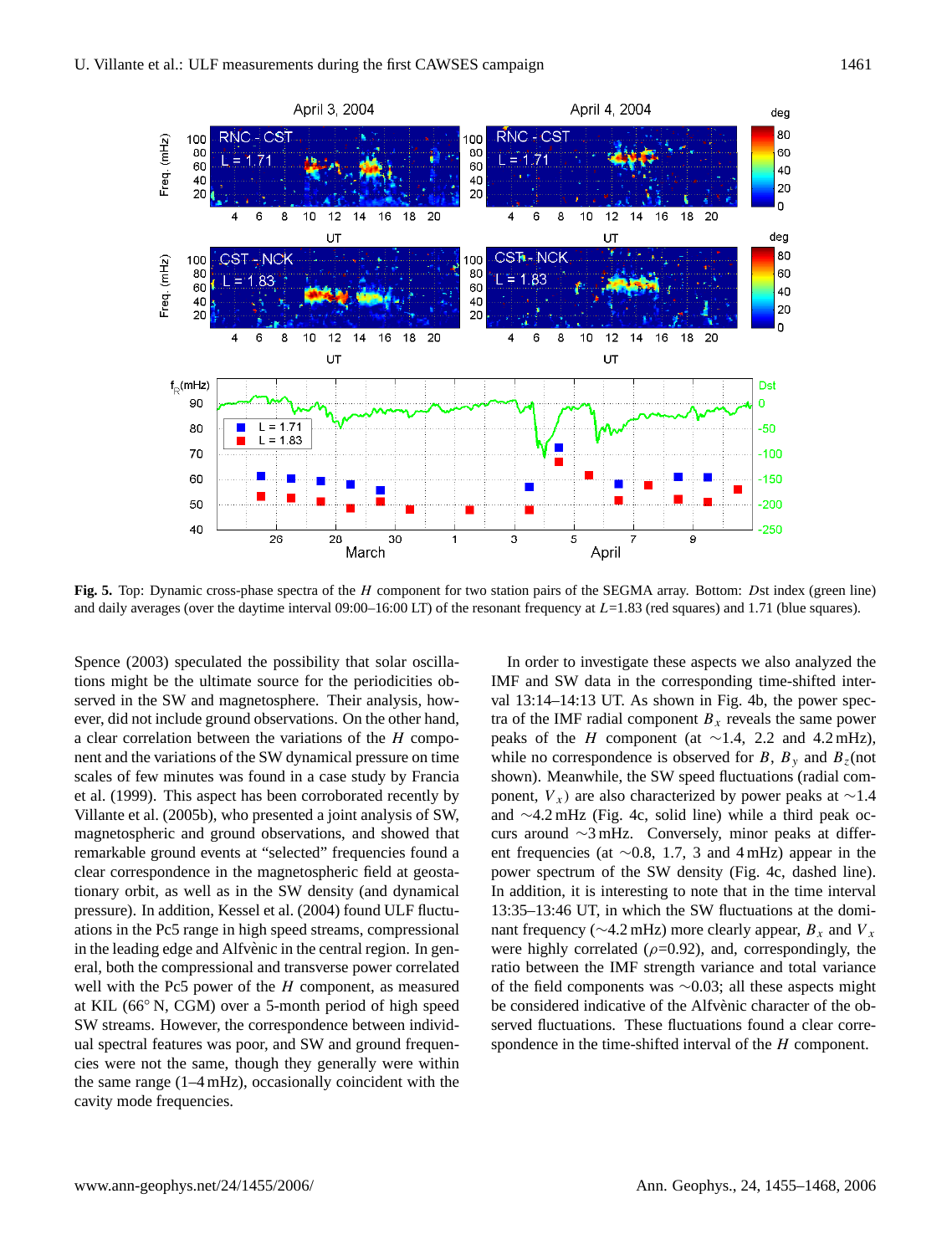**Table 2.** Resonant frequencies and corresponding equatorial densities.



corresponding *fo*F2 hourly median values (in blue) predicted by SIRM model and here assumed as quiet-day values. **Fig. 6.** Validated *fo*F2 values (in red), as obtained by the ionograms recorded in Rome from 31 March to 5 April 2004, compared to the

# **6 Remote sensing of the plasma mass density by geomagnetic field line resonances**

In the last recent years there has been increasing use of ground-based ULF magnetic measurements to remote sense the plasma mass density in the magnetosphere (Menk et al., 1999; Chi et al., 2000; Clilverd et al., 2003; Berube et al., 2005). This method consists of determining the frequency of the eigen-oscillations of a given geomagnetic field line (usually the field line midway between two latitudinally separated recording stations). From the measurement of the field line resonance frequency  $f_R$ , an estimate of the plasma mass density (usually at the equatorial point of the given field line) can be inferred. The spatial configuration of the SEGMA array (four stations latitudinally equispaced with an interstation separation of  $\sim$ 2°) is particularly suitable for accurate  $f_R$  determinations. It allows a monitoring of the mass density in the inner plasmasphere, where in-situ spacecraft measurements are sporadic. We found it useful then to perform such a study which may provide additional important information in the framework of this multi-instrument coordinated campaign.

The  $f_R$  estimates have been determined using the crossphase technique (Waters et al., 1991). This technique identifies  $f_R$  by the peak in the phase difference of the  $H$ component between two stations with small latitudinal separation. Figure 5 (top) shows the phase-difference spectrograms for 3 April and 4 April, as obtained from the station pairs RNC-CST  $(L=1.71)$  and CST-NCK  $(L=1.83)$ . Clear resonant signatures are visible in the form of bright traces for a few daytime hours on both days. A slight decrease of  $f_R$  can be noted at both station pairs after ∼14:00 UT of 3 April, i.e. at the beginning of the main phase of the geomagnetic storm. More precisely, at both latitudes the  $f_R$ value in the time interval 14:00–16:00 UT is ∼10% lower with respect to the value in the interval 09:45–11:00 UT. A more significant variation is observed when comparing the  $f_R$  values of 4 April, i.e. during the recovery phase of the geomagnetic storm, with respect to the pre-storm values of 3 April. The bottom panel of Fig. 5 shows the temporal behaviour of the daily average of  $f_R$ (over the daytime hours 09:00–16:00 LT) at  $L=1.71$  and  $L=1.83$ , together with the Dst index (green line) for an extended interval, including the present campaign. As can be seen on 4 April, at both latitudes,  $f_R$  is significantly higher with respect to normal conditions. The recovery to the pre-storm values occurs on 6 April (i.e. three days after the SSC).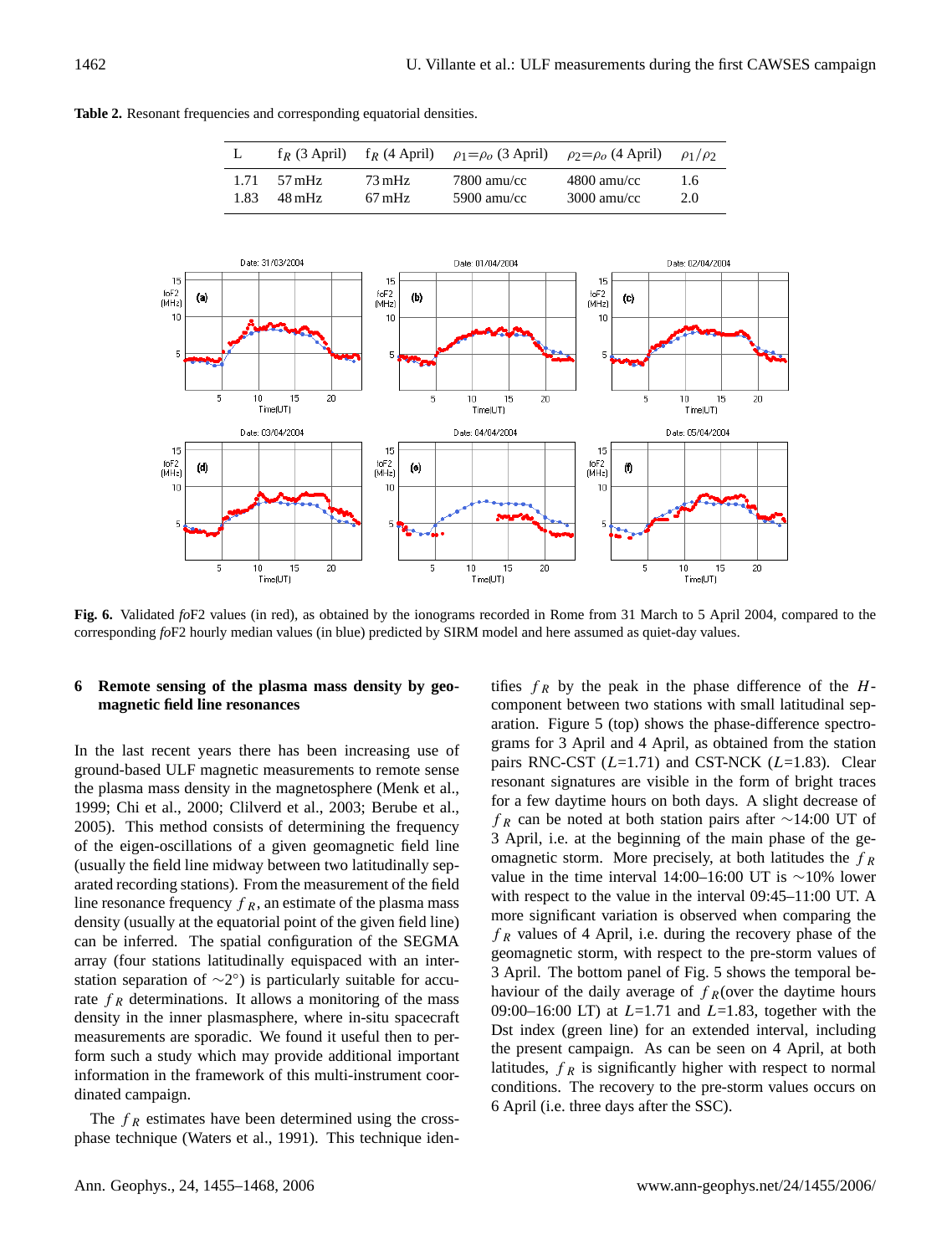

**Fig. 7.** Relative deviations, D*fo*F2%, of *fo*F2 from the corresponding monthly median value during 3–5 April 2004.

Equatorial plasmaspheric mass densities  $(\rho_o)$  given in Table 2 have been inferred from  $f_R$ , assuming, as is usually done, a radial power law dependence of the density along the dipole field line ( $\rho \propto r^{-m}$ ; Schulz, 1996). We have chosen  $m = 5$ , which is a value higher than the values (3-4) typically used at higher latitudes (Menk et al., 1999; Chi et al., 2000). This choice was done in order to take into account that at our latitudes a significant fraction of the field line is characterized by a very steep density variation (Sutcliffe et al., 1987). In any case, the density ratio (last column in Table 2) is independent of the particular m value chosen; indeed, it can be derived from the simple relation  $\rho_o \propto (f_R)^{-2}$  with the only assumption that the functional form of the field-aligned density distribution in the two cases is the same (Orr and Matthew, 1971). The results indicate a significant plasmaspheric depletion (by a factor of 1.6–2) on the day following the SSC. A similar effect (i.e. a depletion at an unexpected low L-shell) was previously found with the same ULF technique at  $L=2$  by Chi et al. (2000) for the geomagnetic storm of 25 September 1998. For both storms the depletion (by a factor of 3 for the 25 September 1998 storm) is observed during the recovery phase with a prolonged phase of northward IMF. Similar density depressions (by a factor 2– 3) have also been observed inside the plasmasphere during geomagnetic storms from whistler observations (Carpenter and Park, 1973) and from the Radio Beacon Experiment of the ATS-6 satellite (Degenhardt et al., 1977). A comparison between the present ULF wave observations and the corre-

sponding ionospheric observations during the present geomagnetic storm is presented in the next section.

#### **7 Ionospheric sounding measurements**

To visualize the behavior of the ionosphere during the present campaign, in Fig. 6 the observed 15-min *fo*F2 values at the Rome station are drawn in comparison with the longterm prediction of the hourly median values, calculated using the Simplified Ionospheric Regional Model (SIRM; Zolesi et al., 1996), here assumed as quiet-day values. Pre-storm conditions are illustrated in Figs. 6a, b, and c. Figure 6d shows how the geomagnetic storm onset (Fig. 3) is followed by a weak, positive ionospheric storm in the afternoon hours of 3 April 2004. Then, through the whole 4 April (Fig. 6e), it follows a phase in which *fo*F2 is depressed below its median value (a so-called "negative storm"). These variations of *fo*F2 (also called the "decrease type") usually accompany geomagnetic disturbances at higher middle-latitudes (Matsushita, 1959). The ionospheric disturbance magnitude is shown in Fig. 7 in terms of the relative deviation (D*fo*F2%) of *fo*F2 from its quiet-day value. These values are very similar to those caused by neutral composition changes at middle latitudes (Buonsanto, 1999). Hence, it is possible to attribute the negative phase effects in Fig. 6e to the composition changes of the neutral atmosphere, specifically in the atomic/molecular ratio that alter the balance of the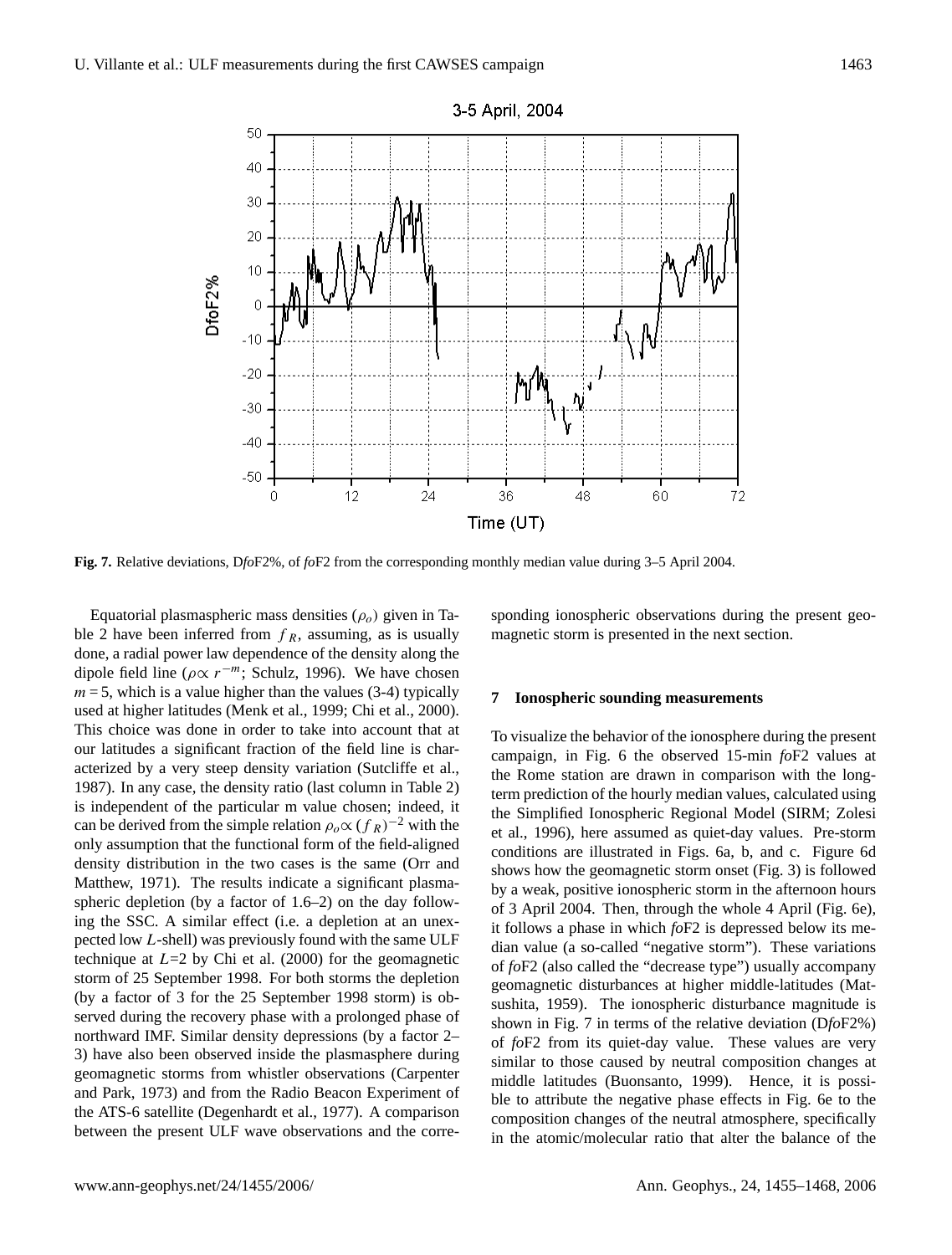

**Fig. 8. (a)** Vertical TEC measurements deduced from GPS signals using an European network of IGS stations for the time interval 2– 5 April 2004 above Northern Italy at geographic coordinates of 45◦ N and 10◦ E. In the other panels, the diurnal TEC variation of the geomagnetically quiet day 2 April 2004, is compared with different disturbance phases during the three subsequent days. This comparison shows a positive storm on 3 April, followed by a negative storm phase during about one and a half days on 4–5 April, after which a smaller, positive disturbance re-establishes at about 11:00 UT on 5 April.

production and loss processes of the ionised plasma (Rishbeth, 1998).

However, we need to take into account that other processes, in particular dynamic processes, such as electric field drifts and thermospheric neutral winds, contribute to the complexity of ionospheric storms (Prölss, 1995). Note also the missing data in Figs. 6e and 7 between 06:00 UT and 13:00 UT on 4 April, due to an absorption phenomenon that is typical for such a disturbed condition, because of D-layer ionization by precipitating charged particles (mainly highenergy electrons).

Dynamic processes dominate the thermal plasma behaviour at F2-layer heights and above, i.e. in the upper ionosphere and plasmasphere. They are also essential for the plasma exchange fluxes between the ionosphere and plasmasphere and for the temporary storage of plasma within co-rotating plasmaspheric flux tubes (Förster and Jakowski, 2000), whose filling status has been shown by the phasedifference measurements of resonant ULF waves in Sect. 6 (Fig. 5). Topside ionospheric and plasmaspheric measurements such as remote sensing techniques like radio occultation measurements, using low-Earth orbiting satellites (Jakowski et al., 2002; Heise et al., 2002) or TEC measurements between the satellites of the Global Positioning System (GPS) and ground-based receiving stations, can provide insight into these dynamic processes.

We therefore show in Fig. 8a the temporal variation of

the vertical TEC (see Sect. 2) over Northern Italy at geographic coordinates of 45◦ N and 10◦ E for the time interval 2–5 April 2004. TEC reflects as an integral parameter both the ionospheric density variation, such as the F2-layer frequency maximum shown in Figs. 6 and 7, as well as the upper ionosphere and plasmaspheric density variations, to a varying extent.

In Figs. 8b, c, d we also compare the diurnal TEC variation of the geomagnetically quiet day 2 April 2004, with the disturbance conditions during the three subsequent days. The storm initiates with a prominent plasma density increase, the positive storm phase, just after the occurrence of the first SSC at 09:47 UT; then it reinforces drastically following the second SSC at 14:10 UT. The TEC increase gains more than 30% and persists until the early morning hours (∼01 UT) of 4 April. TEC observations confirm the qualitative behaviour of the F-layer measurements (Figs. 6 and 7), though the relative density changes are less distinctive (up to about 65% increase in plasma density at the F2-layer peak) and the variations are smoother. It is worth noting that a signature of a plasmaspheric mass density increase (∼20%, as deduced by the ∼10% decrease of  $f_R$ ) at the beginning of the main phase is revealed by the FLR observations (Fig. 5). So, the initial positive storm phenomena appear to have a more intense effect at ionospheric heights. Simultaneous density enhancement in the ionosphere and the plasmasphere  $(2.5 < L < 4)$  have been recently found by Chi et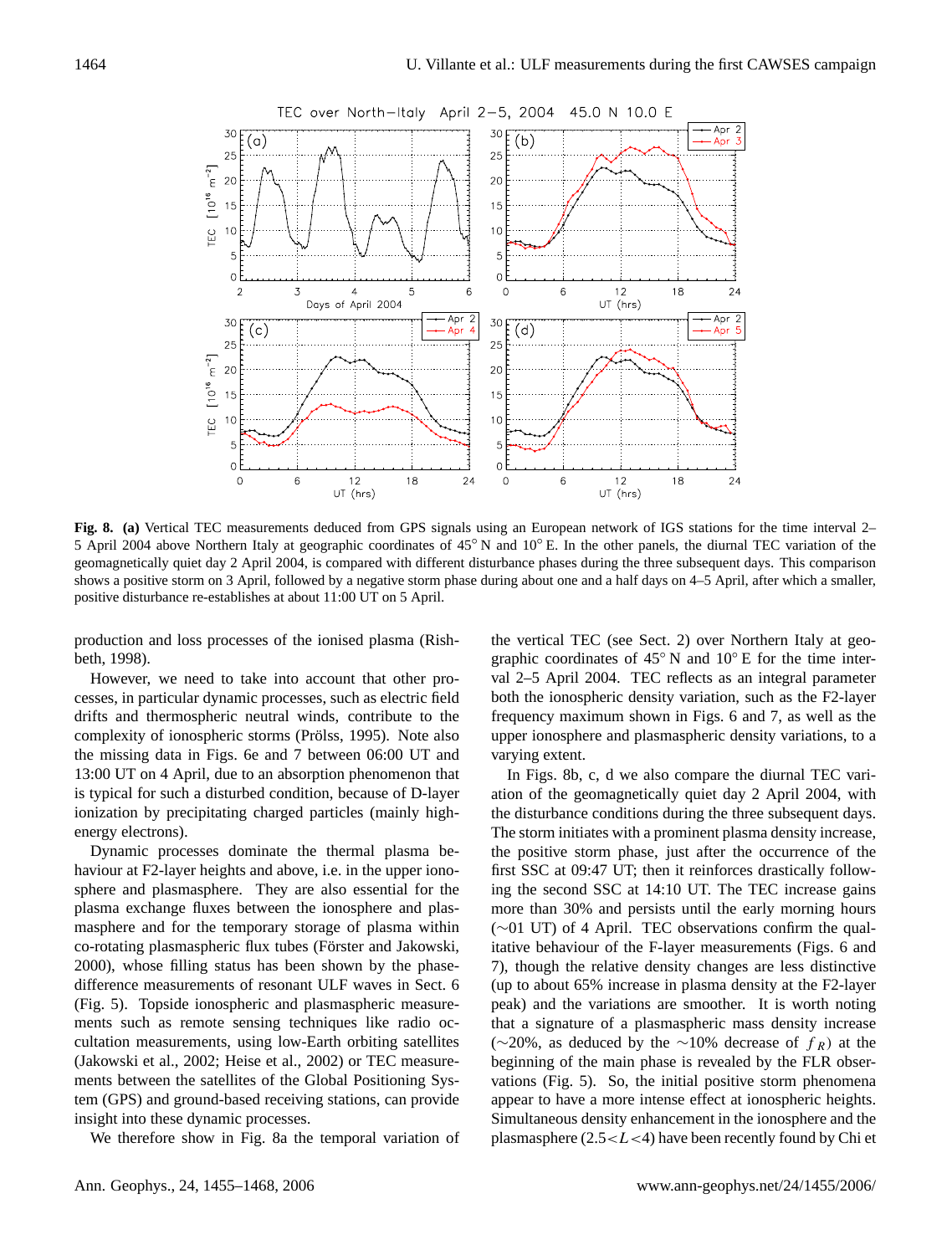al. (2005) during the main phase of the famous geomagnetic storm of 29–30 October 2003. FLR observations by Takasaki et al. (2004) and Vellante et al. (2005) also reported for the same storm a plasmaspheric density increase at lower latitudes  $(1.4 < L < 1.8)$ . Chi et al. (2005) attributed the density increase to the penetration in the low-latitude ionosphere of the duskward interplanetary electric field, which resulted in an uplifting of the F layer via the  $E \times B$  drift. In turn, this leads to an overall increase in the ionization density because of a reduced loss rate (Prölss, 1995; Tsurutani et al., 2004). A similar effect might be responsible for the present observations.

During the subsequent negative storm phase (from  $\sim$ 00:00 UT of 4 April until  $\sim$ 11:00 UT of 5 April, see Figs. 6, 7 and 8), we observe a density decrease both in the ionosphere and the plasmaphere, with a maximum depletion of about 50% in both regions. As previously mentioned, the negative storm phase at F2-layer heights is thought to arise mainly from the decrease in the [O]/[N2] ratio, which results in a strong ion loss rate enhancement. This composition disturbance zone propagates equatorward from the auroral region with the disturbance meridional neutral wind of the storm. Depending on the season it can propagate more or less far, and often a steep gradient in the meridional direction is formed (Skoblin and Förster, 1995; Zuzic et al., 1997).

On the other hand, penetration electric fields during storm onset and drifts due to the disturbance dynamo (Blanc and Richmond, 1980) also contribute to the well-known plasmapause displacement during the storm (Carpenter and Lemaire, 1997), as well as to the decrease of plasma density in the outer region within the re-filling plasmasphere. The disturbance dynamo effect is known to persist for many hours due to the neutral air inertia. Unfortunately, direct measurements of the electric drift are not available for this interval at mid- to low-latitudes in this longitudinal sector; however, the disturbance dynamo presumably declines during the second storm day because no further magnetospheric forcing is applied. Therefore, the refilling of the plasmaspheric flux tubes by field-aligned plasma fluxes from the daytime ionosphere regains control. On the other hand, the enhanced ion loss rates in the ionosphere (which caused the density depletion at ionospheric level inside the composition disturbance zone) also leads to a reduced upward ion flux from the ionosphere to the plasmasphere with respect to normal conditions. The refilling process depends linearly on the amount of the average upward ion flux rates and is proportional to  $L<sup>4</sup>$  due to the rapidly increasing flux tube volume. The reduced fluxes retard the full refilling of the flux tubes, whose characteristic time is of the order of one to a few days at these L-shells (Krinberg and Tashchilin, 1982).

Lastly, a positive disturbance phase re-establishes at ∼11:00 UT on 5 April, probably due to the advent of a new magnetospheric disturbance, consistent with the newlydeclining Dst values (Fig. 5).

# **8 Conclusions**

The first CAWSES campaign has been an effort to operate in a coordinate scheme in the framework of the solar-terrestrial research. Indeed, the joint acquisition and use of data from two or more different instrumentations is not only useful in the whole research field but also represents an added value to the individual data. In this paper we describe the results obtained from the analysis of ULF geomagnetic field variations and ionospheric measurements at low latitude during the campaign, and, in particular, in correspondence to the geomagnetic storm associated with the Earth's arrival of a coronal mass ejection. The principal results of the present investigation can be summarized as follows:

- **–** The whole period is characterized by a moderate Pc3 wave activity during morning hours; its correspondence with small cone angles is clearly indicative of a penetration of upstream wave turbulence generated in the foreshock region. The strong morning/afternoon asymmetry in the Pc3 wave activity does not seem to be related to the IMF orientation in the ecliptic plane, confirming a previous analysis conducted at geosyncronous orbit by Takahashi et al. (1981). Our results indicate that the mechanisms of upstream wave penetration in the magnetosphere still deserve further investigation by the analysis of a larger number of case studies using azimuthally extended ground magnetometer arrays to separate LT and UT dependences.
- **–** The complex SI waveforms are indicative of a significant contribution of the high-latitude ionospheric currents on low-latitude ground measurements. It reinforces the conclusions drawn by Kikuchi and Araki (1985), Tsunomura (1998), Villante et al. (2005a), who showed that at similar latitudes the SI manifestation cannot be interpreted in terms of the magnetopause current alone.
- **–** After the SI occurrence, the power spectra of the H component reveal clear evidence for spectral enhancements matching the magnetospheric cavity/waveguide mode eigenfrequencies. It is interesting to underline in this sense that, as for the present case, most of the events presented in the scientific literature (e.g. Kepko and Spence, 2003; Villante et al., 2005b) typically occurred after the impact of SW shock waves on the magnetopause. This leads one to speculate that, in general, perturbed magnetospheric conditions might be important for the onset of global oscillations of the Earth's magnetosphere. Moreover, the results of the present investigation seem to confirm that some "selected" frequency modes might be an inherent property of the SW (Kepko and Spence, 2003), and also suggest noncompressive Alfvénic SW fluctuations as direct drivers of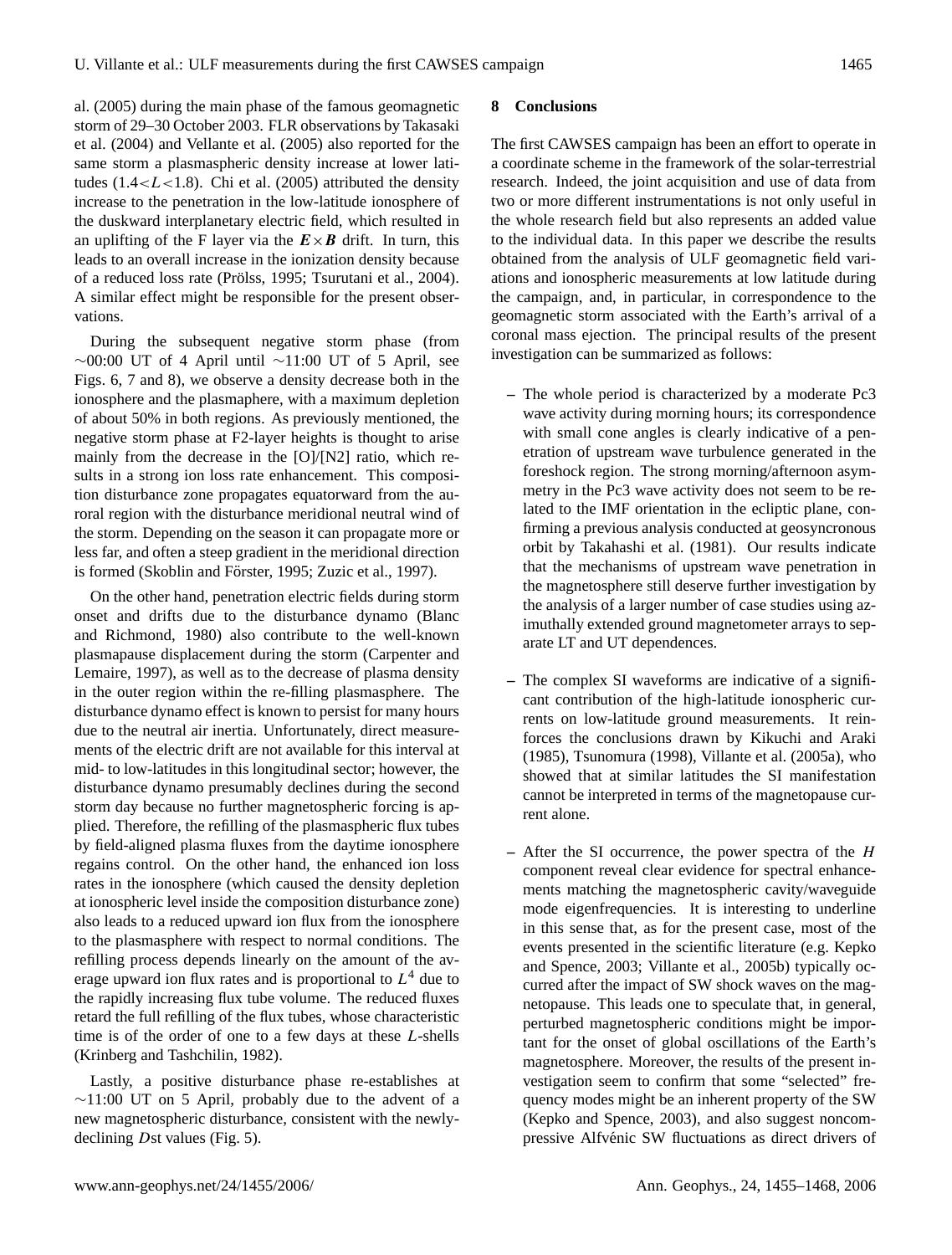long period geomagnetic field pulsations at "selected" frequencies.

**–** The FLR remote sensing technique revealed a significant reduction (by a factor of 1.6–2) in the plasmasphere density at  $L = 1.7-1.8$  during the recovery phase of the geomagnetic storm. This decrease is also accompanied by a significant negative ionospheric storm phase and is confirmed by vertical TEC measurements. It confirms similar observations obtained by completely different techniques (Degenhardt et al., 1977). The typical lack of FLR signatures during nighttime did not allow one to monitor the plasmasphere density by this technique during all phases of the geomagnetic storm. A larger, longitudinally extended, network would be necessary to obtain a more complete picture of the plasmaspheric dynamics taking place during such events. On the other hand, each storm event has its own individual manifestation because of the complex nonlinear interactions of the contributing processes and the large variety of the initial and boundary conditions. An appropriate interplay between global-scale modelling studies (such as those dealing with the composition changes (Namgaladze et al., 2000) or with the interaction of disturbance dynamo electric fields (Maruyama et al., 2005)) and coordinated measurements, such as this first CAWSES Space Weather campaign, is important for the understanding of the complex storm events.

*Acknowledgements.* The authors thank N. F. Ness for the ACE MFI data and D. J. McComas for the ACE SWE data. We gratefully acknowledge the TEC data supply by and discussions with N. Jakowski from DLR Neustrelitz.

Topical Editor M. Pinnock thanks two referees for their help in evaluating this paper.

# **References**

- Araki, T.: A physical model of the geomagnetic sudden commencement, in: Solar Wind Sources of Magnetospheric Ultra-Low-Frequency Waves, edited by: Engebretson, M. J., Takahashi, K., and Scoler, M., Geophys. Mon. vol. 81, AGU, Washington D.C., 183–200, 1994.
- Berube, D., Moldwin, M. B., Fung, S. F., and Green, J. L.: A plasmaspheric mass density model and constraints on its heavy ion concentration, J. Geophys. Res., 110, A04212, doi:10.1029/2004JA010684, 2005.
- Blanc, M. and Richmond, A. D.: The ionospheric disturbance dynamo, J. Geophys. Res., 85, 1669–1686, 1980.
- Buonsanto, M. J.: Ionospheric Storms-a review, Space Sci. Rev., 88, 563–601, 1999.
- Carpenter, D. L. and Park, C. G.: On what ionosphere workers should know about the plasmapause-plasmasphere, Rev. Geophys. Space Phys., 11, 133–154, 1973.
- Carpenter, D. L. and Lemaire, J.: Erosion and recovery of the plasmasphere in the plasmapause region, Space Sci. Rev., 80, 153– 179, 1997.
- Chi, P. J., Russell, C. T., Musman, S., Peterson, W. K., Le, G., Angelopoulos, V., Reeves, G. D., Moldwin, M. B., and Chun, F. K.: Plasmaspheric depletion and refilling associated with the September 25, 1998 magnetic storm observed by ground magnetometers at L=2, Geophys. Res. Lett., 27, 633–636, 2000.
- Chi, P. J., Russell, C. T., Foster, J. C., Moldwin, M. B., Engebretson, M. J., and Mann, I. R.: Density enhancement in plasmasphereionosphere plasma during the 2003 Halloween Superstorm: Observations along the 330th magnetic meridian in North America, Geophys. Res. Lett., 32, L03S07, doi:10.1029/2004GL021722, 2005.
- Clilverd, M. A., Menk, F. W., Milinevski, G., et al.: In situ and ground-based intercalibration measurements of plasma density at  $L = 2.5$ , J. Geophys. Res.,  $108(A10)$ , 1365, doi:10.1029/2003JA009866, 2003.
- Degenhardt, W., Hartmann, G. K., and Leitinger, R.: Effects of a magnetic storm on the plasmaspheric electron content, J. Atmos. Terr. Phys., 39, 1435–1440, 1977.
- Förster, M. and Jakowski, N.: Geomagnetic storm effects on the topside ionosphere and plasmasphere: A compact tutorial and new results, Surveys in Geophys., 21, 47–87, 2000.
- Francia, P. and Villante, U.: Some evidence of ground power enhancements at frequencies of global magnetospheric modes at low latitude, Ann. Geophys., 15, 17–23, 1997.
- Francia, P., Lepidi, S., Villante, U., Di Giuseppe, P., and Lazarus, A. J.: Geomagnetic response at low latitude to continuous solar wind pressure variations during northward interplanetary magnetic field, J. Geophys. Res., 104, 19 923–19 930, 1999.
- Greenstadt, E. W.: Field-determined oscillations in the magnetosheath as possible source of medium-period, daytime micropulsations, in: Proceedings of the Conference on solar Terrestrial Relations, edited by: Venkatesan, D., University of Calgary, Calgary, Alta, 515, 1973.
- Greenstadt, E. W. and Olson, J. V.: Geomagnetic pulsation signals and hourly distributions of IMF orientation, J. Geophys. Res., 84, 1493–1498, 1979.
- Heise, S., Jakowski, N., Wehrenpfennig, A., Reigber, C., and Lühr, H.: Sounding of the topside ionosphere/plasmasphere based on GPS measurements from CHAMP: Initial results, Geophys. Res. Lett., 29(14), doi:10.1029/2002GL014738, 2002.
- Jakowski, N.: TEC monitoring by using satellite positioning systems, in: Modern Ionospheric Science, edited by: Kohl, H., Rüster, R., and Schlegel, K., European Geophysical Society, Katlenburg-Lindau, ProduServ GmbH Verlagsservice, Berlin, 371–390, 1996.
- Jakowski, N., Wehrenpfennig, A., Heise, S., Reigber, C., Lühr, H., Grunwaldt, L., and Meehan, T.K.: GPS radio occultation measurements of the ionosphere from CHAMP: Early results, Geophys. Res. Lett., 29(10), doi:10.1029/2001GL014364, 2002.
- Kepko, L. and Spence, H.E.: Observations of discrete, global magnetospheric oscillations directly driven by solar wind density variations, J. Geophys. Res., 108 (A6), 1257, doi:10.1029/2002JA009676, 2003.
- Kepko, L., Spence, H. E., and Singer, H. J.: ULF waves in the solar wind as direct drivers of magnetospheric pulsations, Geophys. Res. Lett., 29 (8), 1197, doi:10.1029/2001GL014405, 2002.
- Kessel, R. L., Mann, I. R., Fung, S. F., Milling, D. K., and O'Connell, N.: Correlation of Pc5 wave power inside and outside themagnetosphere during high speed streams, Ann. Geo-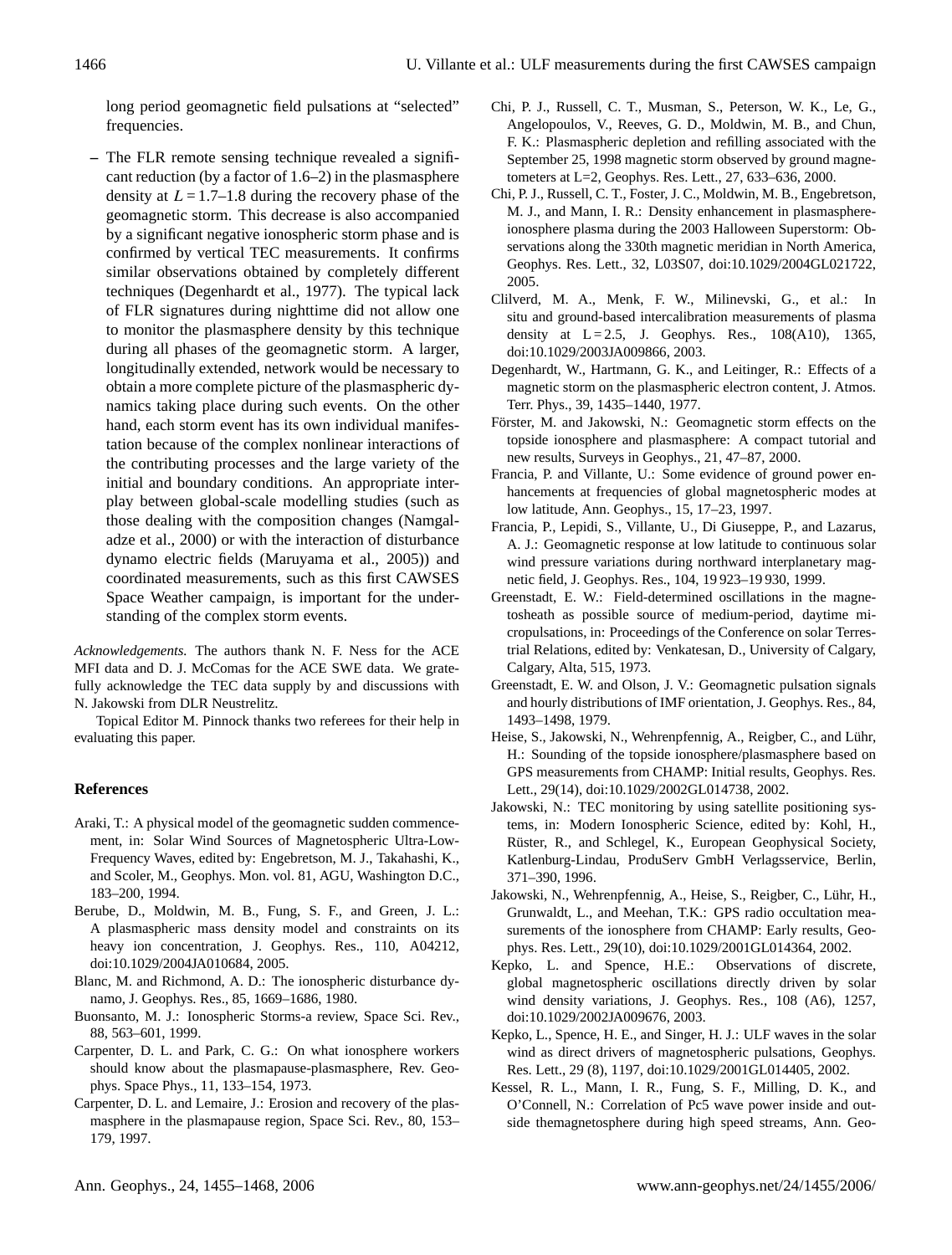phys., 22, 629–641, 2004.

- Kikuchi, T. and Araki, T.: Preliminary positive impulse of geomagnetic sudden commencement observed at dayside middle and low latitudes, J. Geophys. Res., 90, 12 195–12 200, 1985.
- Kivelson, M. and Southwood, D.: Resonant ULF waves: a new interpretation, Geophys. Res. Lett., 12, 49–52, 1985.
- Kivelson, M. and Southwood, D.: Coupling of global magnetospheric MHD eigenmodes to field line resonances, J. Geophys. Res., 91, 4345–4351, 1986.
- Krinberg, I. A. and Tashchilin, A. V.: Refilling of geomagnetic force tube with a thermal plasma after magnetic disturbances, Ann. Geophys., 38, 25–32, 1982.
- Lepidi, S., Francia, P., Villante, U., Meloni, A., Lazarus, A. J., and Lepping, R. P.: The Earth's passage of the 11 April 1997 coronal ejecta: geomagnetic field fluctuations at high and low latitude during northward interplanetary magnetic field conditions, Ann. Geophys., 17, 1245–1250, 1999.
- Maruyama, N., Richmond, A. D., Fuller-Rowell, T. J., Codrescu, M. V., Sazykin, S., Toffoletto, F. R., Spiro, R. W., and Millward, G. H.: Interaction between direct penetration and disturbance dynamo electric fields in the storm-time equatorial ionosphere, Geophys. Res. Lett., 32, L17105, doi:10.1029/2005GL023763, 2005.
- Mathie, R. A., Mann, I. R., Menk, F. W., and Orr, D.: Pc5 ULF pulsations associated with waveguide modes observed with the IMAGE magnetometer array, J. Geophys. Res., 104, 7025–7036, 1999.
- Matsushita, S.: A Study of the Morphology of Ionospheric Storms, J. Geophys. Res., 64, 305–321, 1959.
- Menk, F. W., Orr, D., Clilverd, M. A., Smith, A. J., Waters, C. L., Milling, D. K., and Fraser, B. J.: Monitoring spatial and temporal variations in the dayside plasmasphere using geomagnetic field line resonances, J. Geophys. Res., 104, 19 955–19 969, 1999.
- Namgaladze, A. A., Förster, M., and Yurik, R. Y.: Analysis of the positive ionospheric response to a moderate geomagnetic storm using a global numerical model, Ann. Geophys., 18, 461–477, 2000.
- Olson, J. V: Pi2 pulsations and substorm onsets: a review, J. Geophys. Res., 104, 17 499–17 520, 1999.
- Orr, D. and Matthew, J. A. D.: The variation of geomagnetic micropulsation periods with latitude and the plasmapause, Planet. Space Sci., 19, 897–905, 1971.
- Pezzopane, M.: Interpre: a Windows software for semiautomatic scaling of ionospheric parameters from ionograms, Computers & Geosciences, 30, 125–130, 2004.
- Posch, L. J., Engebretson, M. J., Pilipenko, V. A., Hughes, W. J., Russell, C. T., and Lanzerotti, L. J.: Characteristics of longperiod ULF response to magnetic storms, J. Geophys. Res., 108 (A1), 1029, doi:101029/2002JA009386, 2003.
- Prölss, G. W.: Ionospheric F-region storms, in: Handbook of Atmospheric Electrodynamics, Vol. 2, edited by: Volland, H., CRC Press, Boca Raton, 195–248, 1995.
- Radoski, H. R.: A theory of latitude dependent geomagnetic micropulsations: the asymptotic fields, J. Geophys. Res., 79, 595–603, 1974.
- Reinisch, B. W.: Modern Ionosondes, in: Modern Ionospheric Science, edited by: Kohl, H., Rüster, R., and Schlegel, K., European Geophysical Society, Katlenburg-Lindau, Germany, 440– 458, 1996.
- Reinisch, B. W. and Huang, X.: Automatic calculation of electron density profiles from digital ionograms, 3. Processing of bottomside ionograms, Radio Science, 18, 477–492, 1983.
- Rishbeth, H.: How the thermospheric circulation affects the ionospheric F2-layer, J. Atmos. Solar-Terr. Phys., 60, 1385–1402, 1998.
- Russell, C. T., Luhmann, J. G., Odera, T. J., and Stuart, W. F.: The rate of occurrence of dayside Pc3,4 pulsations: the L-value dependence of the IMF cone angle effect, Geophys. Res. Lett., 10, 663–666, 1983.
- Samson, J. C., Greenwald, R. A., Ruohoniemi, J. M., Hughes, T. J., and Wallis, D. D.: Magnetometer and radar observations of MHD cavity modes in the Earth's magnetosphere, Can. J. Phys., 69, 929–937, 1991.
- Samson, J. C., Harrold, B. G., Ruohoniemi, J. M., Greenwald, R. A., and Walker, A. D. M.: Field line resonances associated with MHD waveguides in the magnetosphere, Geophys. Res. Lett., 19, 441–444, 1992.
- Schulz, M.: Eigenfrequencies of geomagnetic field lines and implications for plasma-density modeling, J. Geophys. Res., 101, 17 385–17 397, 1996.
- Shimazu, H., Araki, T., Kamei, T., and Hanado, H.: A symmetric appearence of Pc5 on dawn and dusk side associated with solar wind dynamic pressure enhancement, J. Geomag. Geoelect., 47, 177–189, 1995.
- Skoblin, M. G. and Förster, M.: Steep latitudinal gradients of thermospheric composition during magnetic storms: A possible formation mechanism, Ann. Geophys., 13, 277–284, 1995.
- Sutcliffe, P. R., Hattingh, S. K. F., and Boshoff, H. F. V.: Longitudinal effects on the eigenfrequencies of low-latitude Pc 3 pulsations, J. Geophys. Res., 92, 2535–2543, 1987.
- Takahashi, K., McPherron, R. L., Greenstadt, E. W., and Neeley, C. A.: Factors controlling the occurrence of Pc3 magnetic pulsations at synchronous orbit, J. Geophys. Res., 86, 5472–5484, 1981.
- Takasaki, S., Kawano, H., Tanaka, Y., Yoshikawa, A., Seto, M., Iizima, M., and Yumoto, K.: Density perturbations in the inner plasmasphere during huge magnetic storms in October–November 2003: Ground-based observations, Eos Trans. AGU, 85(17), Jt. Assem. Suppl., Abstract SH53A-11, 2004.
- Troitskaya, V. A. and Bolshakova, O. V.: Diagnostics of the magnetosphere using multipoint measurements of ULF-waves, Adv. Space Res., 8, 413–425, 1988.
- Tsunomura, S.: Characteristics of geomagnetic sudden commencement observed in middle and low latitudes, Earth Planets and Space, 50, 755–772, 1998.
- Tsurutani, B., Mannucci, A., Iijima, B., et al.: Global dayside ionospheric uplift and enhancement associated with interplanetary electric fields, J. Geophys. Res., 109, A08302, doi:10.1029/2003JA010342, 2004.
- Vellante, M., De Lauretis, M., Villante, U., Adorante, N., Piancatelli, A., Schwingenschuh, K., Magnes, W., Koren, W., and Zhang, T. L.: A new meridional array in middle-south europe for monitoring dynamic processes in the coupled system plasmasphere-ionosphere, in: SOLSPA 2001: Proceedings of the Second Solar Cycle and Space Weather Euroconference, ESA Spec. Publ. 477, edited by: Sawaya-Lacoste, H., Eur. Space Agency, Noordwijk, Netherlands, 487–490, 2002.
- Vellante, M., Förster, M., Zhang, T. L., Villante, U., De Lauretis,